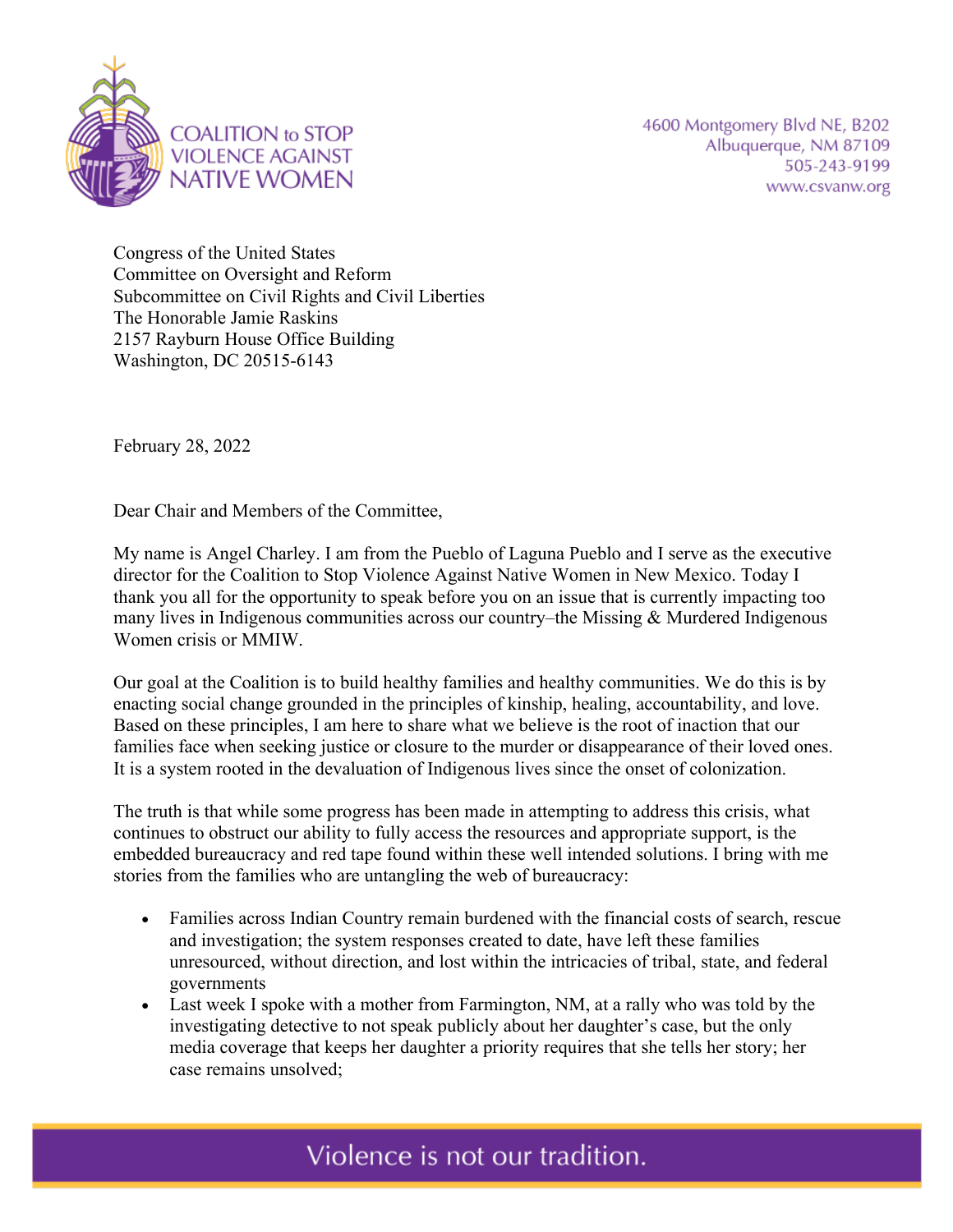

- During the Operation Lady Justice listening sessions, a family from Shiprock, NM did not share their story; they were forced into silence because they did not have internet access, transportation to a hotspot, nor the ability to leave their community during lock down orders; their case remains unsolved;
- Right now, here in Washington, DC, exists an unknown number of backlogged, untested and unprosecuted rape kits from across Indian Country; these are untraceable by tribal leadership, families and victims; these cases remain unsolved;

These examples are too common throughout our communities and it is a failure on part of the justice system. It is the repeated deferred responsibility of those who have sworn to protect, declaring the complications of jurisdiction or a lack of resources. This is keeping our families from attaining justice and more importantly, it is keeping them from healing.

We know it is not "if" a Native woman will experience violence in her lifetime, it is "when*"*; more than 85% of our women will experience it, and more than half of that will be sexual violence. Yet prosecution is declined in more than a third of cases by the United States Attorney's Office. It is the complexity of jurisdiction, the historic lack of prioritizing adequate and necessary funding, and systemic racism that continues to fuel the crisis of MMIW.

The disparate treatment of Indigenous women by law enforcement and media goes unchecked and our communities experience multiple disappearances. A disappearance from family, community, then again in the system and by the media. Our women are 10 times more likely to be murdered, and so we continue to ask: Where is our justice? Why are our lives not valued? Why do we remain invisible?

What is clear, our justice is caught in the limbo of bureaucracy. This is not an epidemic, it is a crisis, ongoing through time. Congress, the Department of Justice, and decision-makers throughout Indian Country have the reports outlining the violence we face:

- Yet, year after year, at the close of Tribal Consultations, we fail to follow through with increased funding, expansion of service areas, and multi-year commitments to address the root causes of these issues;
- The reauthorization of the Violence Against Women Act remains unauthorized, where a list of tribal provisions within Title XIII expand oversight and thereby protection for our women and children; and,
- Recommendations from Government Oversight Committees linger, unfulfilled.

In closing, I would ask the committee to remember this: that it is our communities who are left

Violence is not our tradition.